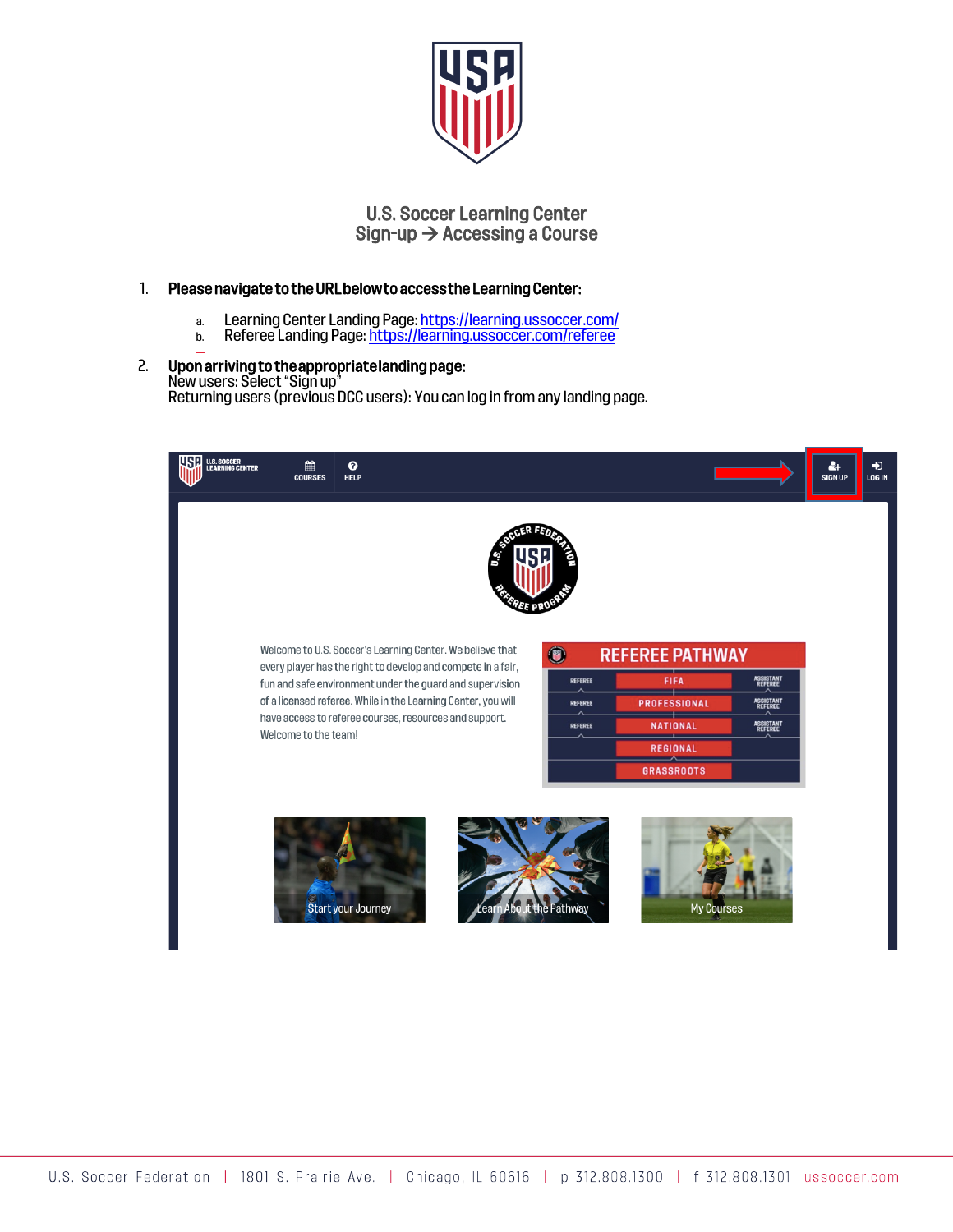

# 3. Signing up:

### Enter in your user information, completing all required fields.

- All Learning Center profiles willrequire a unique primary email address. This email address will be used to communicate about Learning Center activity (course registration, payment confirmation, assignment updates, etc.). A secondary email can be provided to be copied on all communications associated with the primary account.
- Users must be 13 years of age or olderto create a profile.
- The zip code associated with the account will help associate the user with the local state referee committee. This association will place the user on reports run by the SRC (ex: show me licensed referees in my area). Referees who registerin a different state than their residential zip code will appear on both reports.
- Users who have certified in the past will be able to connectto their certification history and have it visible on their profile. The Learning Center will attempt to identify users based on first name, last name, date of birth and/or email address.
	- If this is not initially visible, please contact referee@ussoccer.org before signing up for any classes

| use<br>U.S. SOCCER<br>Learning Center                                                                                                                                                                                                                                                                                                                           | ℯ<br>篇<br><b>HELP</b><br><b>COURSES</b> |                       |   |                                   |                                                                                                                                                                                                                             | 21<br><b>SIGN UP</b> | ♣<br><b>LOG IN</b> |
|-----------------------------------------------------------------------------------------------------------------------------------------------------------------------------------------------------------------------------------------------------------------------------------------------------------------------------------------------------------------|-----------------------------------------|-----------------------|---|-----------------------------------|-----------------------------------------------------------------------------------------------------------------------------------------------------------------------------------------------------------------------------|----------------------|--------------------|
| Sign up                                                                                                                                                                                                                                                                                                                                                         |                                         |                       |   |                                   |                                                                                                                                                                                                                             |                      |                    |
| You are just one step away from joining the U.S. Soccer Learning Center. Please fill in the form below to open your free account now. *- required fields                                                                                                                                                                                                        |                                         |                       |   |                                   |                                                                                                                                                                                                                             |                      |                    |
| Please note: the personal information provided (name, date of birth, email address, etc.) must be those of the referee that will be seeking certification, not the details of a parent or guardian. For parents/guardians,<br>there is a field for secondary email address if you wish to receive a copy of all email notifications that are sent to this user. |                                         |                       |   |                                   |                                                                                                                                                                                                                             |                      |                    |
| Your Email *                                                                                                                                                                                                                                                                                                                                                    |                                         |                       |   | <b>Mailing Address</b>            |                                                                                                                                                                                                                             |                      |                    |
| Your Email                                                                                                                                                                                                                                                                                                                                                      |                                         |                       |   | Address                           |                                                                                                                                                                                                                             |                      |                    |
| Secondary Email @                                                                                                                                                                                                                                                                                                                                               |                                         |                       |   | Apt / Unit / Suite                |                                                                                                                                                                                                                             |                      |                    |
| Email of your parent or guardian                                                                                                                                                                                                                                                                                                                                |                                         |                       |   |                                   |                                                                                                                                                                                                                             |                      |                    |
| Password*                                                                                                                                                                                                                                                                                                                                                       |                                         |                       |   |                                   |                                                                                                                                                                                                                             |                      |                    |
| Password                                                                                                                                                                                                                                                                                                                                                        |                                         |                       |   | City*                             | State <sup>*</sup>                                                                                                                                                                                                          |                      |                    |
| Password must contain at least one capitalized character, one lower case character and one number                                                                                                                                                                                                                                                               |                                         |                       |   | City                              |                                                                                                                                                                                                                             |                      |                    |
| Confirm Password*                                                                                                                                                                                                                                                                                                                                               |                                         |                       |   | Zip*                              | Country <sup>*</sup>                                                                                                                                                                                                        |                      |                    |
| Confirm password                                                                                                                                                                                                                                                                                                                                                |                                         |                       |   | Zip code                          | <b>United States</b>                                                                                                                                                                                                        |                      |                    |
| First Name*                                                                                                                                                                                                                                                                                                                                                     |                                         |                       |   |                                   |                                                                                                                                                                                                                             |                      |                    |
| First Name                                                                                                                                                                                                                                                                                                                                                      |                                         |                       |   |                                   | U.S. Soccer invites you to self-identify your personal demographic information to help us fulfill our<br>commitment to achieving a diverse and inclusive sport. Your response is completely optional, and the               |                      |                    |
| Last Name*                                                                                                                                                                                                                                                                                                                                                      |                                         |                       |   |                                   | information you share will only be used to monitor and assess our progress in achieving our diversity and<br>inclusion goals such as improving our recruiting, hiring and development practices across the sport. Providing |                      |                    |
| Last Name                                                                                                                                                                                                                                                                                                                                                       |                                         |                       |   |                                   | this information is voluntary, but we hope you will assist us in our efforts to uphold these values.                                                                                                                        |                      |                    |
| Gender                                                                                                                                                                                                                                                                                                                                                          |                                         | Birthday <sup>*</sup> |   | Ethnicity*                        |                                                                                                                                                                                                                             |                      |                    |
| $\bullet$ Male $\circ$ Female $\circ$ X What's this $\bullet$                                                                                                                                                                                                                                                                                                   |                                         |                       | 曲 | <b>Choose Ethnicity</b>           |                                                                                                                                                                                                                             |                      |                    |
| Phone <sup>*</sup>                                                                                                                                                                                                                                                                                                                                              |                                         |                       |   | $\Box$ lagree to the Terms of Use |                                                                                                                                                                                                                             |                      |                    |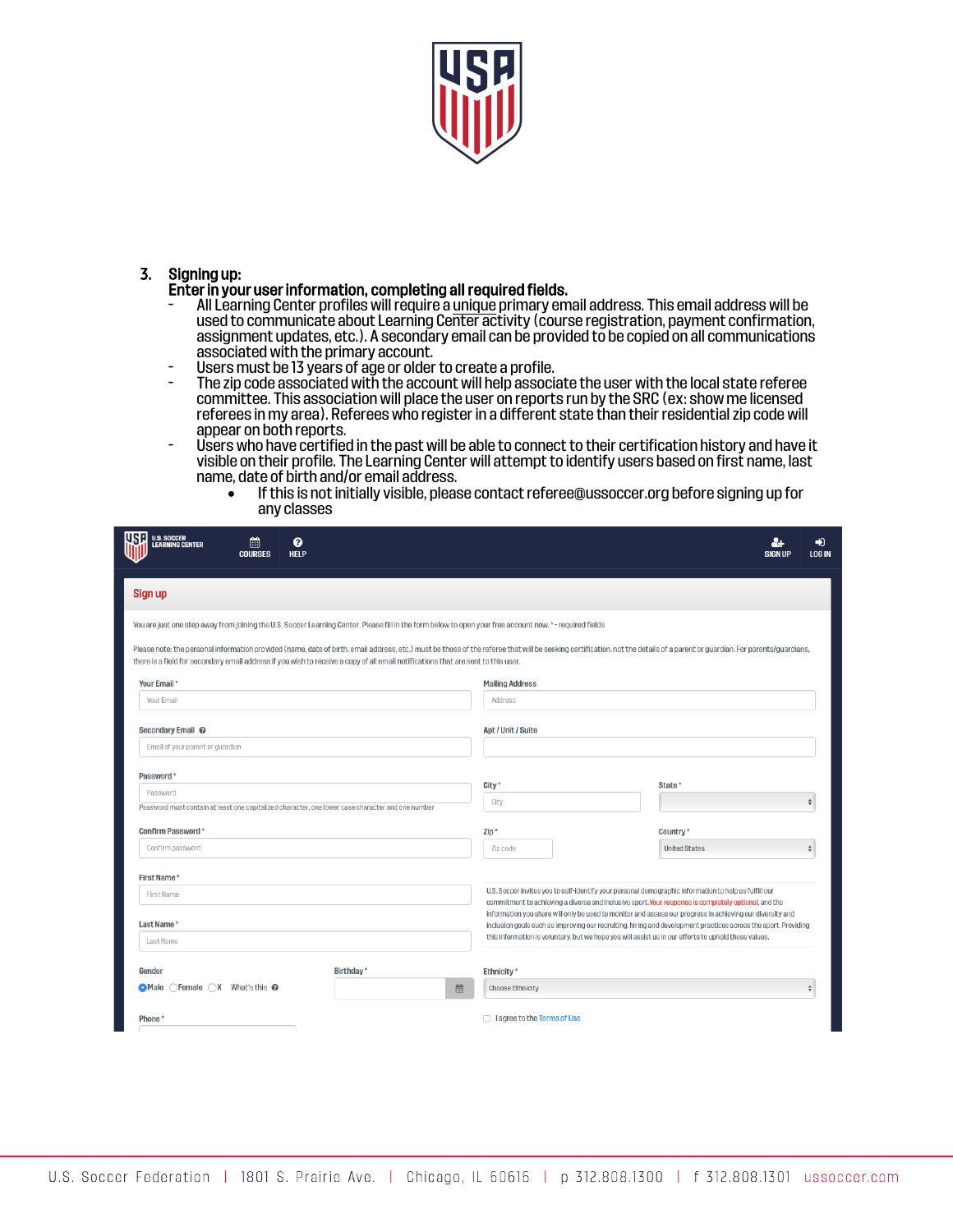

## 4. Editing profile information:

- After signing up, you will be directed to your user profile. Users can:<br>- Edit their contact details (email, phone, address, profile picture, etc.)
	- $\circ$  The user's name cannot be edited. Because the Learning Center pulls the profile name to the license templates, name change requests must be facilitated by U.S. Soccer. Users can file a help ticket with U.S. Soccer for such requests.
- 
- Access .pdf copies of their current license and view a list of past certifications.<br>- Add other experiences related to being a referee to their profile. It should be noted that these experiences are entered by the user and are not verified or confirmed by U.S. Soccer.

| <b>Profile</b>                                                             | SWITCH TO COACH $\rightleftarrows$                                                                                                                                                                          |
|----------------------------------------------------------------------------|-------------------------------------------------------------------------------------------------------------------------------------------------------------------------------------------------------------|
| PROFILE<br><b>PAYMENTS</b><br><b>NOTIFICATIONS</b>                         |                                                                                                                                                                                                             |
| ⋒<br>complete it as detailed as possible and keep it updated at all times. | Don't worry, your profile is not publicly available. The details you are providing here only help us to identify if you are eligible to participate in any courses you might register for. Therefore please |
| <b>Referee Department</b>                                                  | <b>U.S. SOCCER REFEREE LICENSES</b><br>O MISSING LICENSE?                                                                                                                                                   |
| 台 May 20, 1992<br>$\ell$ EDIT                                              | Do you have any U.S. Soccer license already?                                                                                                                                                                |
| <b>CONTACT DETAILS</b>                                                     | <b>BACKGROUND SCREENING</b><br><b>O DO I HAVE TO DO THIS?</b>                                                                                                                                               |
| referee@ussoccer.org<br>■ +13125281296                                     | + INITIATE BACKGROUND SCREENING<br>(none on file)                                                                                                                                                           |
| <b>Q</b> 1801 S Prairie Ave<br>$\ell$ EDIT                                 | OTHER QUALIFICATIONS                                                                                                                                                                                        |
|                                                                            | Tell us about your other qualifications.                                                                                                                                                                    |
|                                                                            | + ADD QUALIFICATION                                                                                                                                                                                         |

- 5. Completing a Background Screening
- In order for any user over the age of 18 to register for any course they will need to initiate a background screening.
- This is a national Background Check that costs \$30 and is valid for 2 years.
- In order to begin, click on + Initiate Background Screening
	- Follow the prompts and read the disclosures thoroughly before proceeding to the next step

| <b>Background Screening</b> |                                                                                                                                                                                                                                                                                |
|-----------------------------|--------------------------------------------------------------------------------------------------------------------------------------------------------------------------------------------------------------------------------------------------------------------------------|
|                             |                                                                                                                                                                                                                                                                                |
|                             | In this session, you will be asked to provide information which will be used to conduct a<br>background screening by the National Center for Safety Initiatives, LLC (NCSI). Please read<br>through each page carefully to ensure that all information is provided accurately. |
|                             |                                                                                                                                                                                                                                                                                |
|                             |                                                                                                                                                                                                                                                                                |
|                             | Cost: \$30.00 USD (plus credit card processing fee)                                                                                                                                                                                                                            |
|                             | <b>x CANCEL</b><br>$\vee$ BEGIN                                                                                                                                                                                                                                                |
|                             |                                                                                                                                                                                                                                                                                |
|                             |                                                                                                                                                                                                                                                                                |